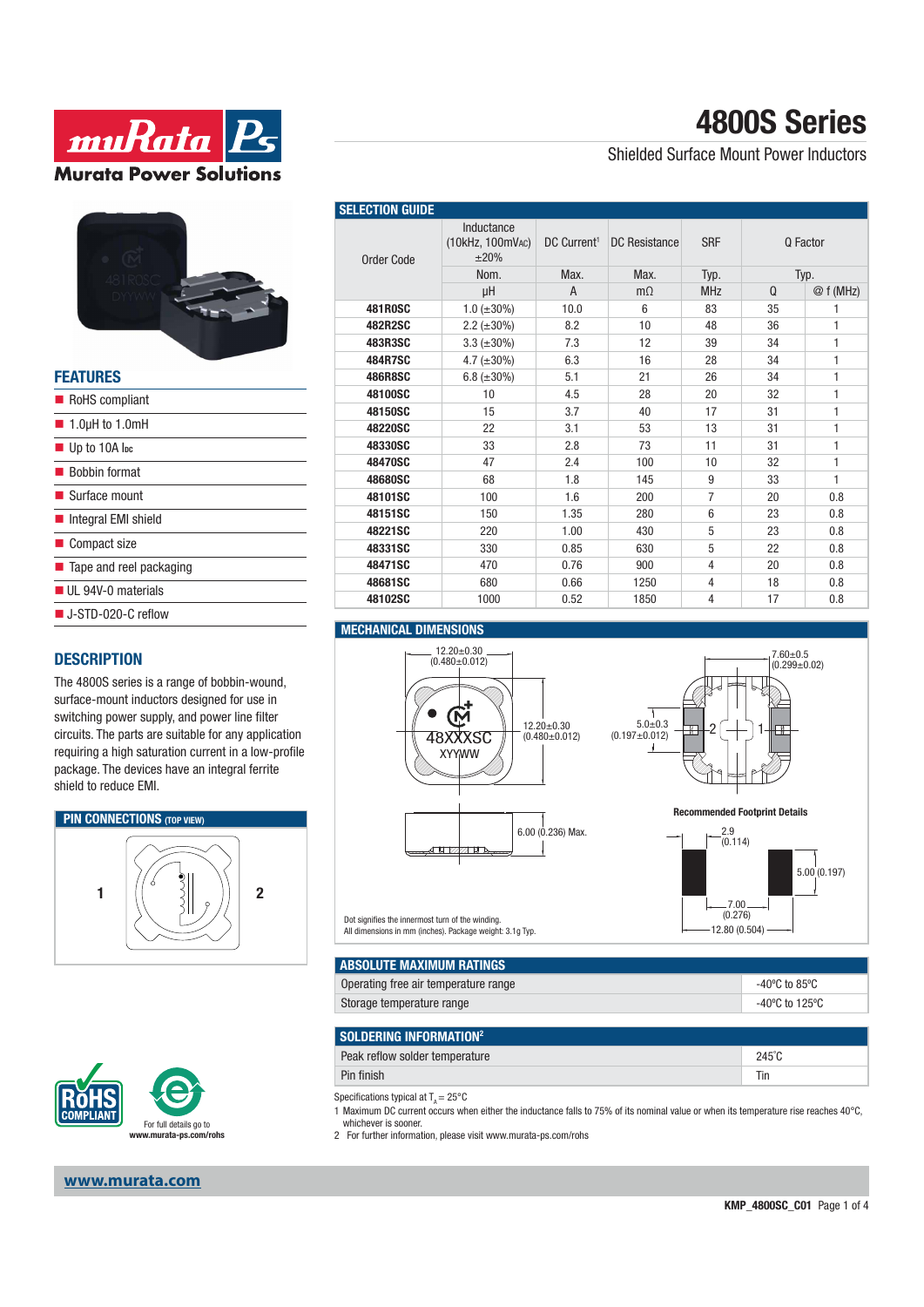### **muRata Ps** Murata Power Solutions

## **4800S Series**

Shielded Surface Mount Power Inductors



**www.murata.com**

**KMP\_4800SC\_C01** Page 2 of 4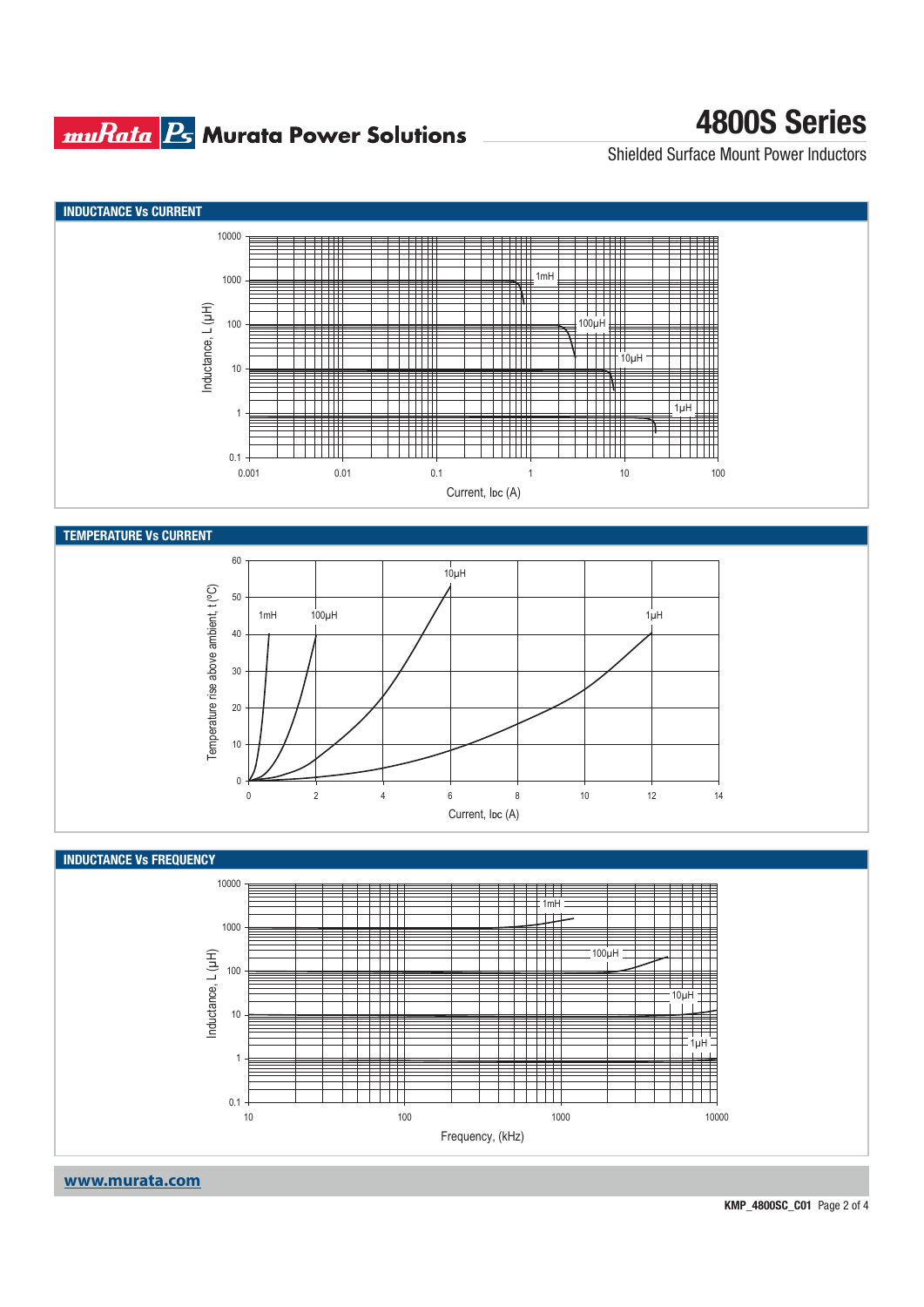## **muRata Ps** Murata Power Solutions

## **4800S Series**

Shielded Surface Mount Power Inductors